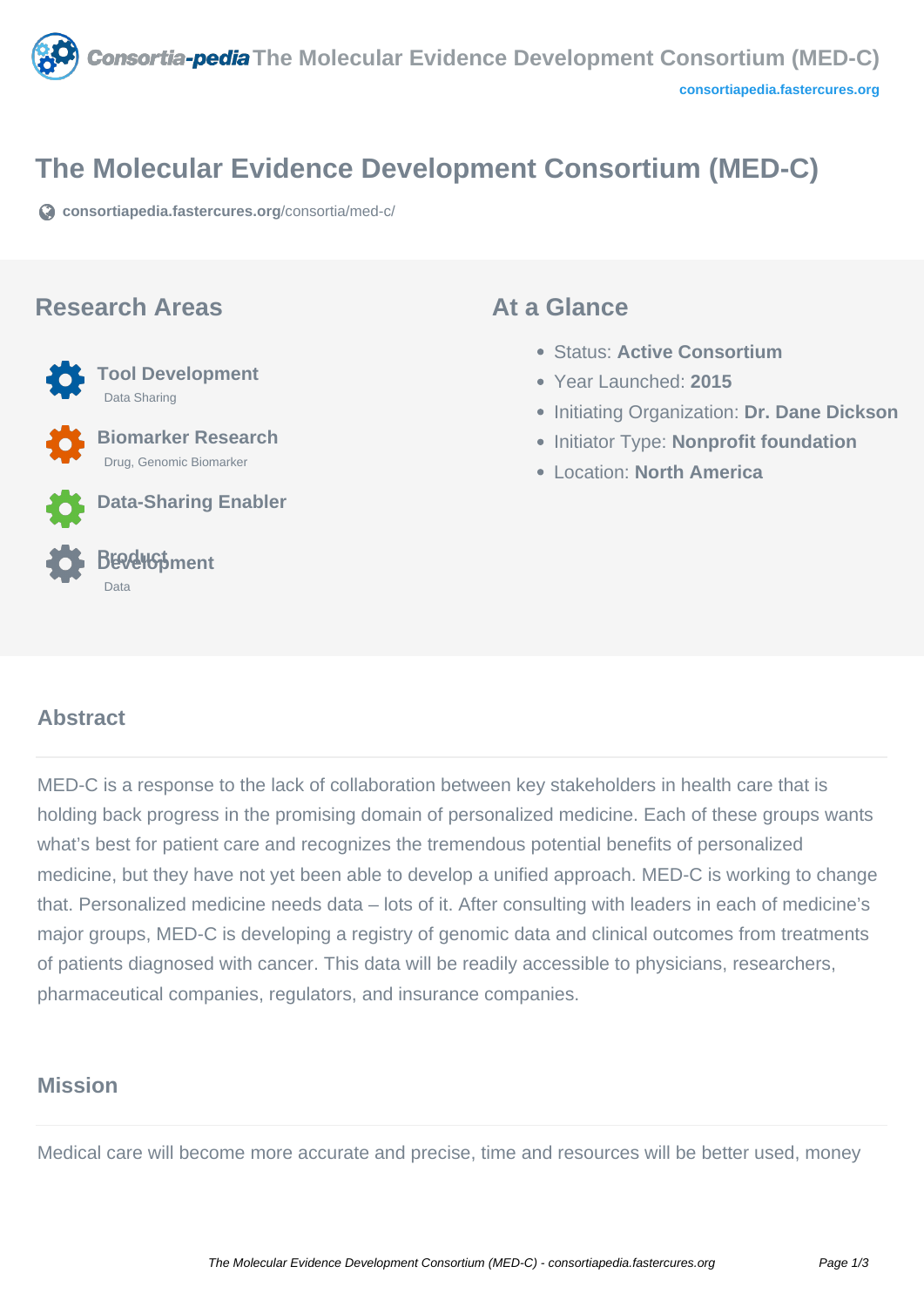

will be put to better use, and more lives will be saved. MED-C seeks to personalize medicine.

## **Consortium History**

In early 2015, Dr. Dane Dickson, an oncologist from Idaho, saw the need for a new approach to personalized medicine. He built a collaborative product from the ground up that would fix the most pressing issues of patient disconnect the nation was facing. This product was the MED-C consortium.

## **Financing**

MED-C seeks partnerships, sponsorships and financial support to help them more quickly build an infrastructure that will advance molecular medicine. They welcome donations.

## **Intellectual Property**

The data that is collected by this initiative will be widely available for research by all groups, who working together, can achieve new milestones in cancer treatment

## **Patent Engagement**

MED-C encourages patient engagement as one of the six key groups that must work together to advance personalized medicine.

# **Impact/Accomplishment**